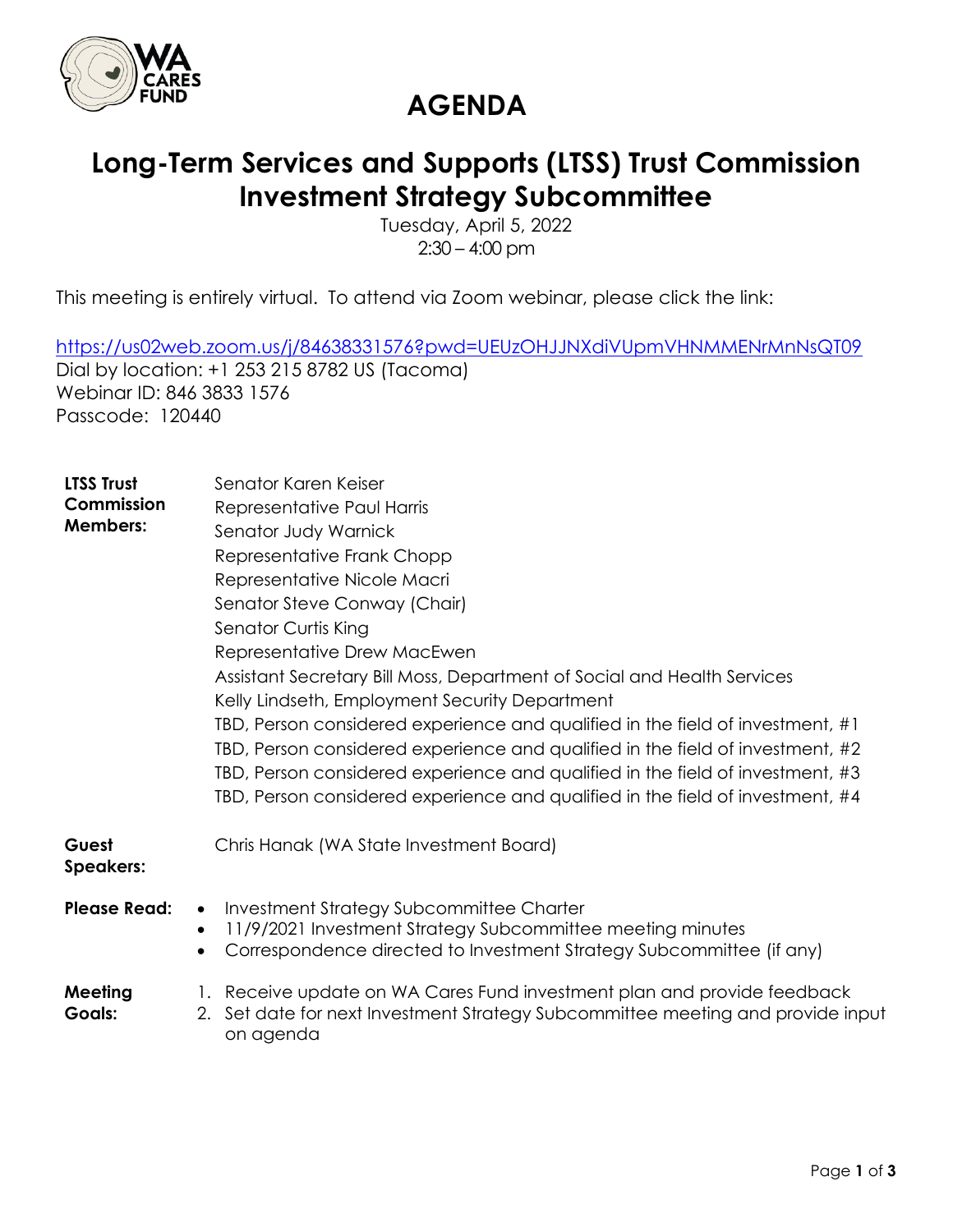

## **AGENDA**

| <b>Time</b>                                   | <b>Topic</b>                                                                                                                                                                                               | <b>ISS Action</b>                                                                                                     | Lead                                                        |
|-----------------------------------------------|------------------------------------------------------------------------------------------------------------------------------------------------------------------------------------------------------------|-----------------------------------------------------------------------------------------------------------------------|-------------------------------------------------------------|
| $2:15 - 2:30$<br>15 minutes<br>before meeting | Technology Check and e-Coffee                                                                                                                                                                              | Virtual meeting will<br>be open for all<br>attendees. Test<br>audio/video. Refresh<br>on virtual meeting<br>controls. | Ben Veghte,<br>Porsche<br>Everson, and<br><b>DSHS</b> staff |
| $2:30 - 2:35$<br>5 minutes                    | <b>Official Start:</b><br>Welcome and call to order<br><b>Meeting Goals</b>                                                                                                                                | Welcome                                                                                                               | Senator<br>Conway                                           |
| $2:35 - 2:40$<br>5 minutes                    | Consent Agenda<br>1. Minutes from 11/9/2021                                                                                                                                                                | Approve consent<br>agenda                                                                                             | Senator<br>Conway                                           |
| $2:40 - 3:10$<br>30 minutes                   | <b>Old Business</b><br>1. WA Cares Fund Investment<br>Plan                                                                                                                                                 | Receive update and<br>provide feedback                                                                                | Chris Hanak,<br><b>WSIB</b>                                 |
| $3:10 - 3:20$<br>10 minutes                   | Next meeting date<br>$\bullet$<br>Set agenda for next ISS<br>$\bullet$<br>meeting May<br>Investment Plan<br>$\circ$<br>follow-up<br>Confirm date for next<br>$\circ$<br>meeting<br>Set agenda for next ISS | Decide if a meeting<br>is needed before<br>November                                                                   | Senator<br>Conway                                           |
|                                               | meeting November<br>Investment Plan<br>$\circ$<br>follow-up<br>Elect new ISS chair<br>for 2023<br>Set date for next<br>$\Omega$<br>meeting                                                                 | Provide feedback on<br>agenda                                                                                         |                                                             |
| $3:20 - 3:30$<br>10 minutes                   | <b>Public Comment</b>                                                                                                                                                                                      | Receive public<br>comment                                                                                             | Porsche<br>Everson                                          |
| $3:30 - 3:35$<br>5 minutes                    | Wrap-up<br>Action items review<br>Adjourn meeting                                                                                                                                                          |                                                                                                                       | Senator<br>Conway                                           |